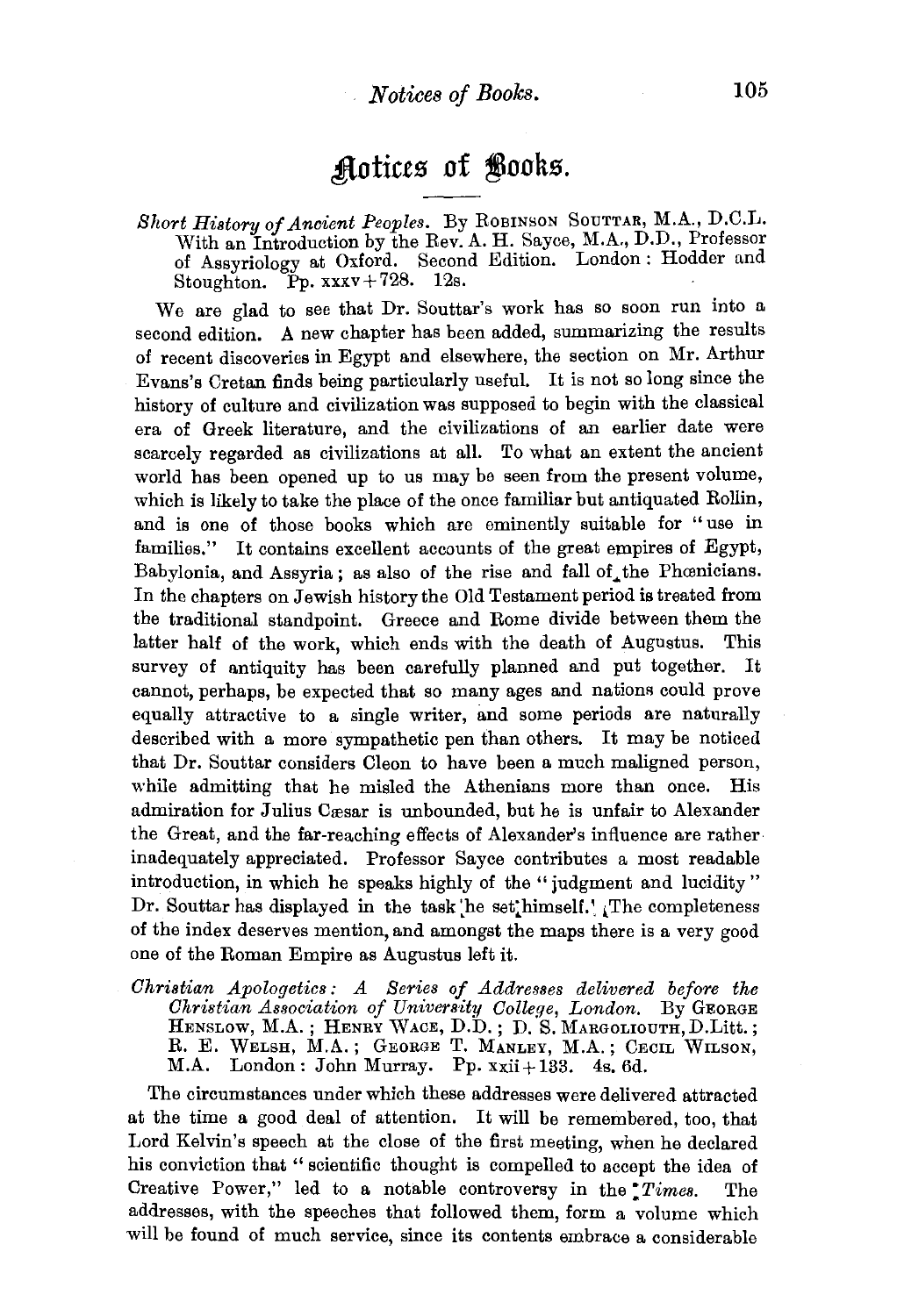portion of the field of Christian evidences. Professor Henslow, lecturing on '' Present-day Rationalism," with special reference to Darwinism, illustrated by numerous extracts from recent writers the prominence given to natural selection in modern unbelief. His argument against natural selection was the best part of his address, and will be considered by some readers more convincing than his exposition of what he holds to be the true Darwinian doctrine. The subject allotted to the Dean of Canterbury was "The Book of Genesis," while Professor Margoliouth dealt with the compilation of the Synoptic Gospels. We do not altogether share the latter's faith in "the analogy of Moslem traditions" as the key to everything, and in this case the analogy is sometimes pressed too far. A very able discussion of "Materialism or Christianity?" by Mr. Manley, a Senior Wrangler and a missionary, claims particular notice as a forcible statement of the whole case. In the course of his remarks he touched upon the aspects of Agnosticism as a Creed, observing that " ignorance of God is no longer humbly confessed as a shortcoming, but paraded as a necessity, and sometimes even as a virtue; it is the very apotheosis of ignorance." The two remaining lectures are upon '' The Witness of Human Experience" and "Some Evidences of the Resurrection." Some valuable personal testimonies will be found in the speeches of the chairmen at these meetings, amongst whom there were Sir Robert Anderson, Sir Dyce Duckworth, and Sir Thomas Barlow. The volume has been well edited by Mr. Seton, the secretary of the Association.

## *A Short Handbook of Missions.* By EuGENE SToCK. London : Longmans, Green and Co. Pp. viii  $+214$ . Price 1s.; cloth, 1s. 6d.

Packed as it is with all sorts of information, skilfully arranged under the three heads of "The Work," "The Work Done," and "The Work to be Done," Mr. Stock's handbook is simply indispensable to everybody interested in foreign missions. So comprehensive is it that it contains a chapter, with copious statistics, on the missionary work of the Greek and Roman Churches. One notable feature in the development of Protestant missions during recent years is the increase in the number of single women employed by the various societies. Their number now reaches a total of nearly 4,000, and has multiplied threefold since 1886. The growth of the China Inland Mission, founded in 1865, is also remarkable. At the present time it has 811 agents, including 327 men, and stands next in this respect to the Church Missionary Society. Much of its success is probably due to its being governed by a director "in the field," who is independent of the Home Council. Mr. Stock writes very severely about Lord Curzon's criticisms in his "Problems of the Far East," and condemns the policy of the British Government in closing the door to missionaries in Afghanistan and elsewhere. Many interesting particulars about the organization of native Churches are given. Hopeful as the prospect appears in other quarters, Mohammedanism still continues to present a seemingly impenetrable barrier. When a book like this can be had for a shilling, ignorance on the subject is inexcusable.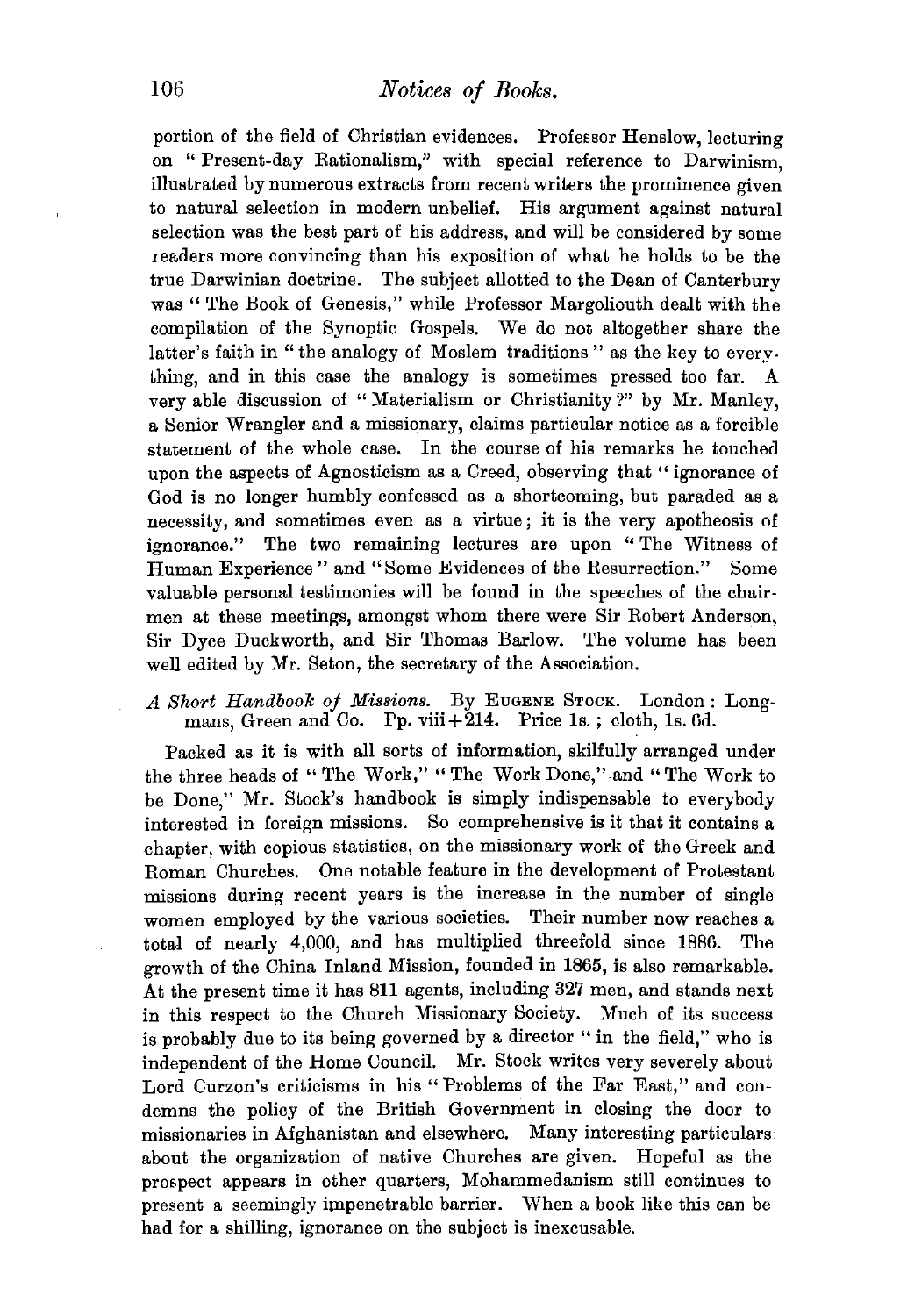*Pro Patria. Sermons on Special Occasions in England and America,*  By CHARLES WILLIAM STUBBS, D.D., Dean of Ely. London: Elliot Stock. Pp. vi + 182. Price 3s.

A good paper on "Practical Religion in Village Citizenship," read at the Nottingham Church Congress, is included in the present volume. The sermons are on social subjects, with the exception of two preached at Cambridge in memory of founders and benefactors and a panegyric of Shakespeare at Stratford-on-Avon. The text prefixed to this last, "What thanksgiving can we render again unto God for *him* for all the joy?" professes to be taken from 1 Thess. iii. 9, and is a remarkably free adaptation of St. Paul's words. In America the Dean seems to have found himself at home, expounding at Harvard the " Creed of Christian Socialism," which apparently consists of forty-four articles, all of them being duly set forth in order. A real Socialist would say that these discourses are deficient in backbone, but they are full of philanthropic sentiments gracefully expressed.

*The Faith of a Christian.* By A DISCIPLE. London : Macmillan and Co. Pp.  $x+301$ . Price 3s. 6d.

" Every man's faith, if he really has one, is in a special sense his own. Before he can really possess it, it must have passed through a mediumhis own mind and thought--which has converted it from dogma to idiom. The translation of dogma into idiom is as necessary as the translation of the Scriptures into the living languages of mankind." This extract from the preface indicates the author's idea. He endeavours to state in an unconventional form his own conceptions of the reasonableness of Christianity, apart from the question of its authority, and to show that the Christian faith offers the most likely solution of vexed problems. The book is extremely interesting throughout, and may be of much use to educated people whose religious opinions are in a state of flux. A chapter on "Man's Knowledge of God" contains a powerful indictment of pantheism, as involving the total obliteration of all distinction between truth and error, right and wrong. In the fourth and fifth chapters, which relate to our Lord's life and work, the writer explains the reasons why a sinless life presupposes a birth out of the ordinary course of nature, and also enters at length into the causes which rendered the resurrection of Christ a necessity. Several objections urged against the truth of the Atonement are answered by arguments drawn from observation and experience. Some portions of the volume are too purely speculative, such as the section on "God and the Universe," and part of that on the Trinity ; and there is more than one important question that is not touched upon at all. But the work does not claim to be a formal treatise, nor does it aim at being more than a justification of the author's acceptance of Christian doctrines which have been recently assailed from fresh standpoints. Though we are not prepared to endorse every expression he uses, much that he says deserves careful study, and should prove a corrective of the loose and inexact talk so common in connection with religious truth.